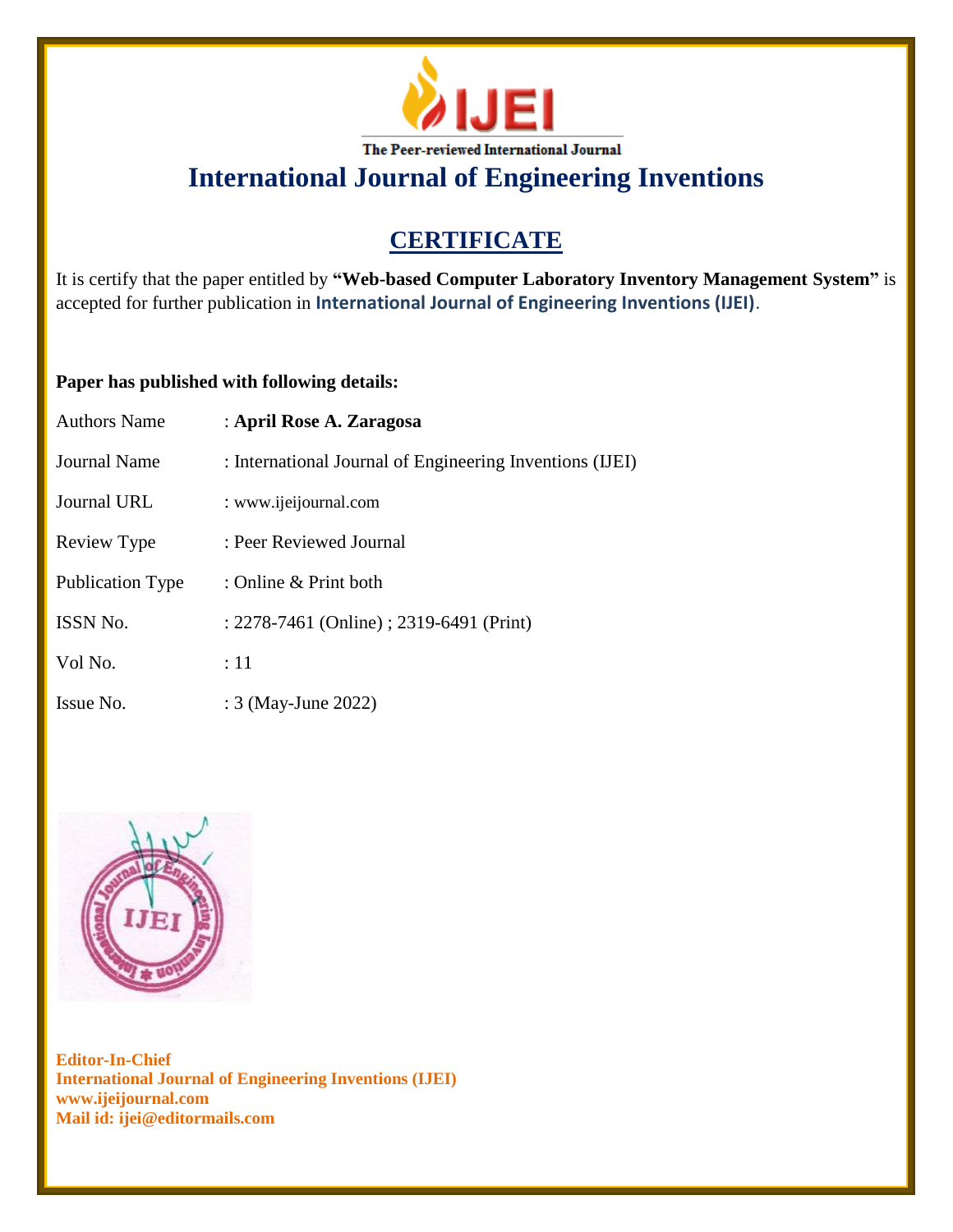

**International Journal of Engineering Inventions**

# **CERTIFICATE**

It is certify that the paper entitled by **"Web-based Computer Laboratory Inventory Management System"** is accepted for further publication in **International Journal of Engineering Inventions (IJEI)**.

#### **Paper has published with following details:**

| <b>Authors Name</b> | : Sharra Mae B. Fernandez                                |
|---------------------|----------------------------------------------------------|
| Journal Name        | : International Journal of Engineering Inventions (IJEI) |
| Journal URL         | : www.ijeijournal.com                                    |
| Review Type         | : Peer Reviewed Journal                                  |
| Publication Type    | : Online & Print both                                    |
| <b>ISSN No.</b>     | : 2278-7461 (Online) ; 2319-6491 (Print)                 |
| Vol No.             | :11                                                      |
| Issue No.           | : 3 (May-June 2022)                                      |



**Editor-In-Chief International Journal of Engineering Inventions (IJEI) www.ijeijournal.com Mail id: ijei@editormails.com**